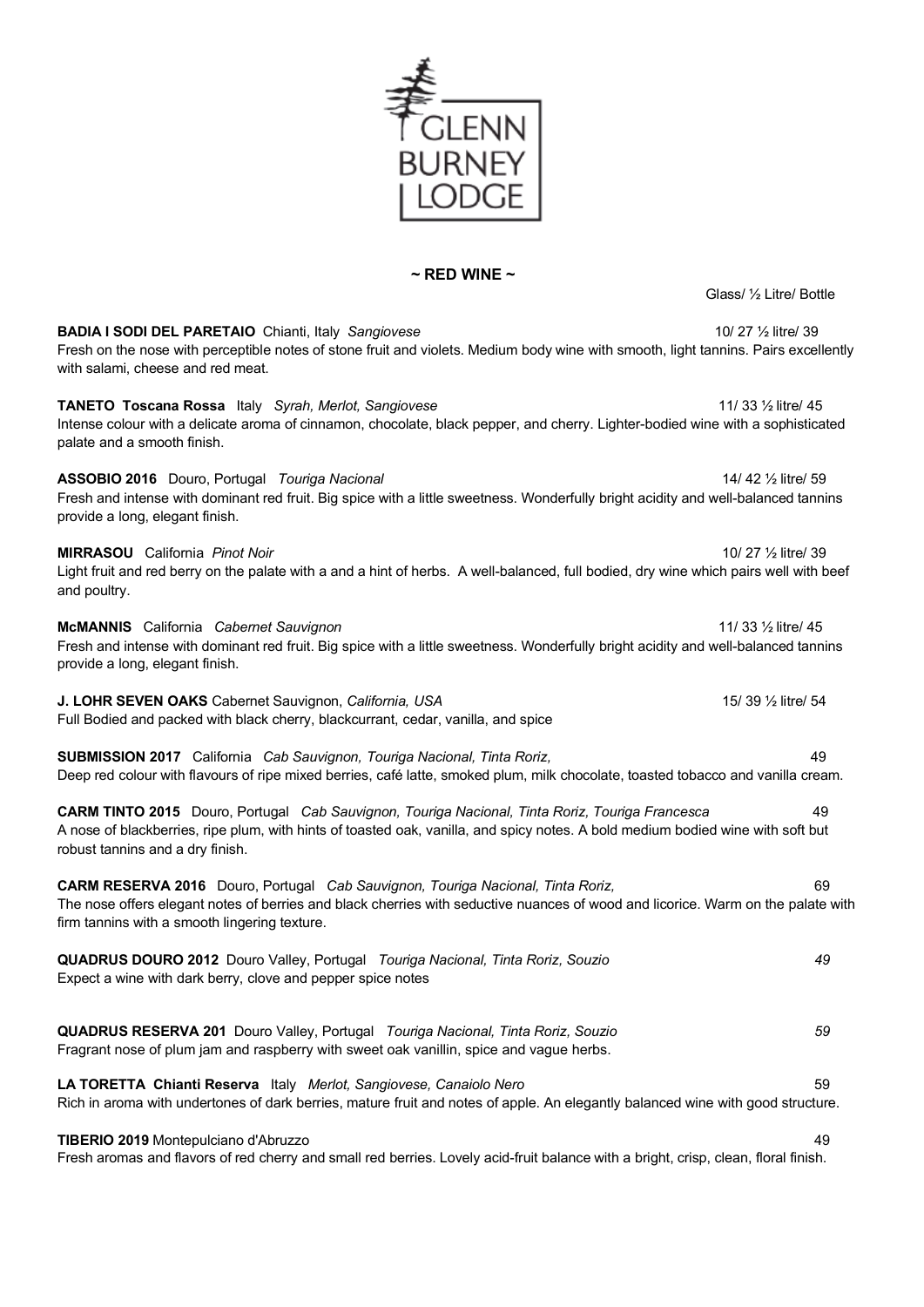| Subtle fragrances of green pepper, ripe melon, banana, and tomato leaf. Dry and elegant with good acidic grip. Pairs nicely with<br>pizza.                                                                                                                                       |                                  |
|----------------------------------------------------------------------------------------------------------------------------------------------------------------------------------------------------------------------------------------------------------------------------------|----------------------------------|
| <b>CA 'BEMBO PINOT GRIGIO</b> Friuli, Italy Pinot Grigio<br>Our #1 seller. Floral notes of honeysuckle and acacia ride on the heels of peach and nectarine. This is a simple white wine with<br>nice freshness and a clean, watery feel in the mouth. Like no other you've tried | 11/ 30 $\frac{1}{2}$ litre/ 42   |
| <b>MACULAN PINOT GRIGIO 2018 - Italy</b><br>100% Pinot Grigio fermented in stainless steel the wine is pale yellow in color with greenish reflections. An intense and elegant<br>perfume that is very characteristic of the variety is followed by a soft and dry palate.        | 11/ 30 1/ <sub>2</sub> litre/ 42 |
| <b>KIM CRAWFORD</b> New Zealand Sauvignon Blanc<br>A fresh, juicy wine with vibrant acidity and plenty of weight and length on the palate. Ripe, tropical fruit flavour with passion fruit,<br>melon, and grapefruit.                                                            | 10/27 % litre/39                 |
| <b>CAVE SPRINGS</b> Niagara Peninsula Riesling                                                                                                                                                                                                                                   | 10/27 1/2 litre/ 39              |

Pale yellow colour; fresh grapefruit and pineapple on the nose with floral notes; dry, light to medium bodied, clean, citrus flavours with refreshing acidity and a crisp; a sense of sweetness on the finish.

**REMMOISENET POSANGES 2015** Bourgogne, France *Chardonnay 16/ 48 ½ liter* 59 A bright nose that combines notes of pear and apple along with an agreeably subtle aroma of wood. Full-bodied flavour with a slight stone fruit finish. Round and supple flavours with a dry finish. Great value in a ready to drink Burgundy.

**CARM BRANCO** Douro, Portugal *Rabigato,Codega de Larinho and Viosinho* 39 Aromatic, acidic, with a rounded sweetness. Tropical fruit and citrus in harmony with floral nuances and strong mineral notes. Crisp and delightful.

**QUADRUS BRANCO 2017** Alentejano, Portugal *Rabigato 4*9 Aged in Stainless Steel without oak. Easy drinking with lots of minerality. Very refreshing!

**HERDADE DOS GROUS 2017** Alentejano, Portugal *Antao Vaz, Arinto de Bucelas, Roupeiro 5*9 Fresh, medium-body, exuberant with intense tropical fruit aromas. Hints of elderflower and melon on the palate. A pleaser. This wine pairs well both meat or fish.

**~ROSE~ HECHT & BENNIER ROSE** Langudoc, France *Grenache, Syrah, Cinsuilt* 11/ 27 ½ litre/ 39 A clean and vibrant rosé, with upfront notes of lavender, menthol and bay that frame red cherry and berry tones. The palate is fleshy and fruit-forward, with bold flavours of peach and strawberry that transition seamlessly into the citrus-zest finish.

**DOMAINE DE TRIENNES ROSE** Provence, France 49 A juicy blend of Cinsault, Grenache, Syrah and Merlot that delivers good concentration and lithe power, with apricot, citrus, cherry, raspberry, melon and garrigue.

#### **~ BUBBLES ~**

**PRINCIPE DI PORCIA, Brut Rose** *Friuli, Italy 10/ 27 ½ litre/39* From the Veneto region of Northern Italy. Notes of pear and strawberry. The closest thing to an actual Rose Champagne at a fraction of the price.

**BISOL JEIO** Prosecco Superiore D.O.C.G, Valdobbiadene Italy *10/ 27 ½ litre/39* Intense honeysuckle, green apples, flowers and sweet spice aromas merge **PREVEDELLO EXTRA DRY** Prosecco , Italy 39

It will be rounded and lively, with apple, pear and a crisp acidity.

**HUFF ESTATES CUVEE PETER HUFF 2011** *Prince Edward County, Canada 7*9 Beautiful nose of ripe apple and brioche. Made in the traditional method.

### **~ WHITE, ROSE & BUBBLES ~**

**CA 'BEMBO SAUV** Friuli, Italy *Sauvignon Blanc* 11/ 30 ½ litre/ 42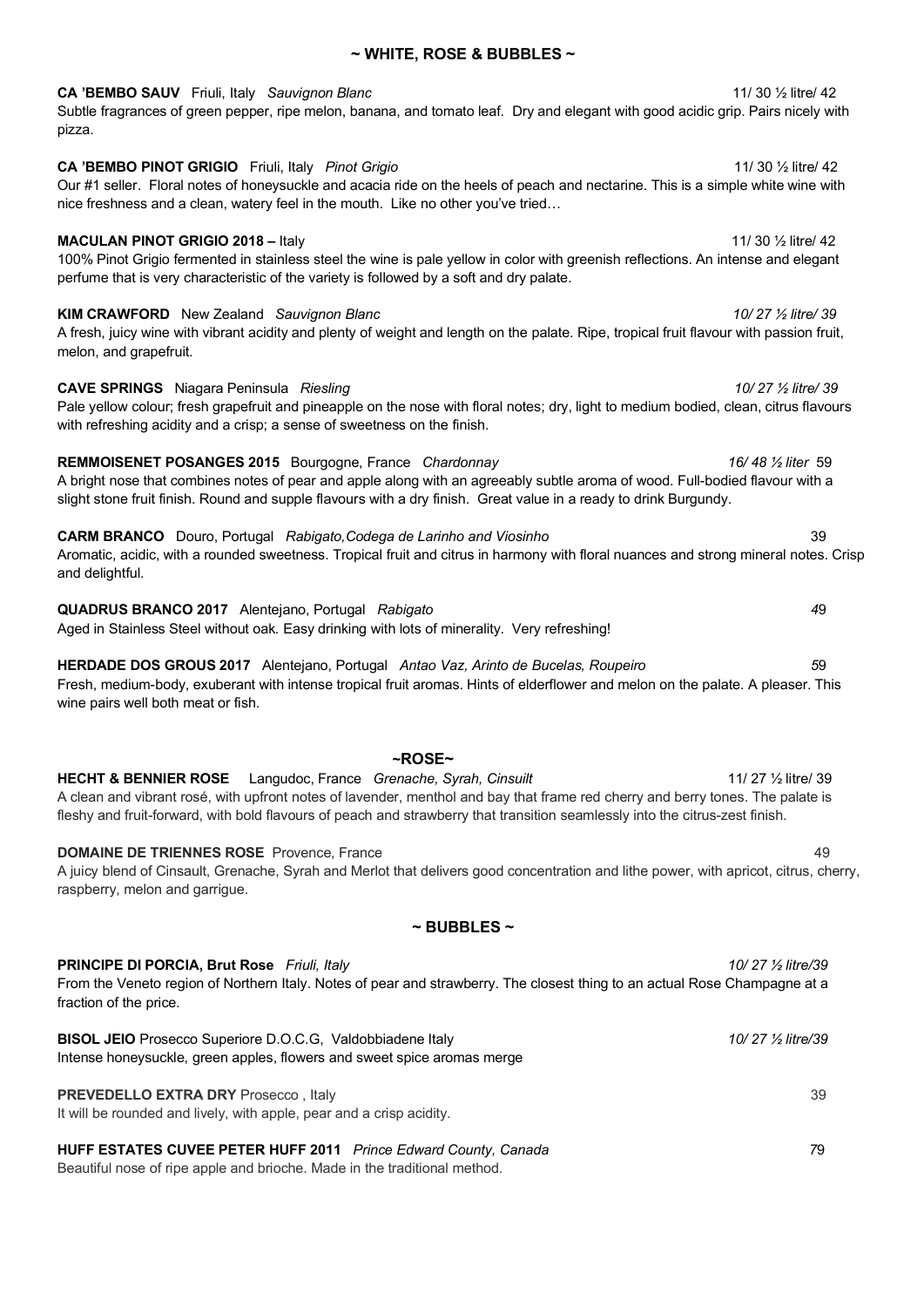

# **Cocktail List - Glenn Burney**

**Bubbles** Aperol Spritz \$14.00 Aperol, Prosecco, soda

French 75 \$14.00 Gin, Lemon Juice, Prosecco

Peach Bellini \$13.50 Peach Nectar, Prosecco

> Kir Royale \$14.00 Cassis, Prosecco

Elderflower Spritzer St Germain, Prosecco

Wine Spritzer (Pinot Grigio or Sauvignon Blanc) \$14.00 Wine, Soda

> **Classic Cocktails** Sangria (White or Red) \$14.50 Wine, Brandy, Cassis, Orange Juice, Sprite

> > Negroni \$ 14.00 Gin, Sweet Vermouth, Campari

> > > Tom Collins \$12.50 Gin, Lime Juice, Soda

GBL Bloody Cesar (The Works or Classic) \$15.00/\$13.50 Vodka, Worcestershire, Tabasco, Clamato The Magic is in the Garnish

Moscow Mule \$13.50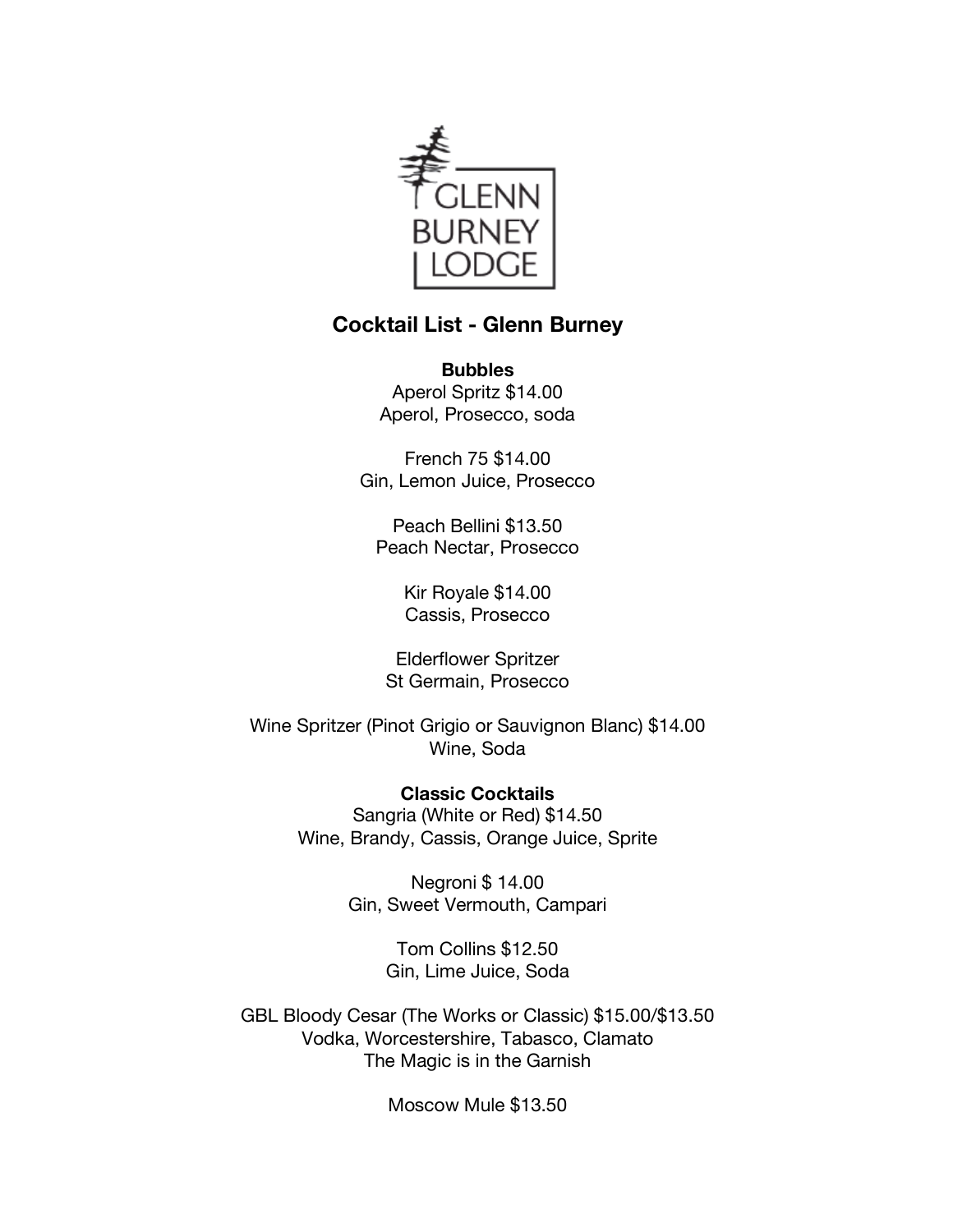Vodka, Lime Juice, Ginger Beer

Apple Martini \$15.00 Vodka, Apple Liquor, Apple Juice, Lime Juice

Cosmopolitan \$15.00 Vodka, Cointreau, Lime Juice, Cranberry Juice

Classic Martini (Gin or Vodka) \$15.00 Vodka or Gin, Dry Vermouth Twist, Olives, Dry, Dirty

Premium Martini (Gin or Vodka 17.00 Twist, Olives, Dry, Dirty

Mojito \$13.50 Rum, Fresh Lime, Fresh Mint, Soda

Dark and Stormy 13.50 Goslings Black Seal Rum, Lime Juice, Ginger Beer

Jamaican Rum Punch 14.00 Appleton Estate Rum, Orange & Cranberry Juice, Gingerale

Tiki Mai Tai \$14.00 Malibu Coconut Rum, Spice Rum, Orange & Pineapple

> Coconut Refresher 13.50 White Rum, Coconut

Margarita (Spicy or Classic) 14.00 Tequila, Cointreau, Lime Juice, Salted Rim

Paloma 13.50 Tequila, Lime Juice, Grapefruit Juice, Salted Rim

Manhattan (Straight up or On the Rocks) 15.00 Rye, Sweet Vermouth, Angostura Bitters

Long Island Iced Tea 15.00 Vodka, Rum, Gin, Tequila, Tripple Sec, Coke and Lime

> White Freezie 12.50 Banana Liquor, Raspberry Liquor, Sprite